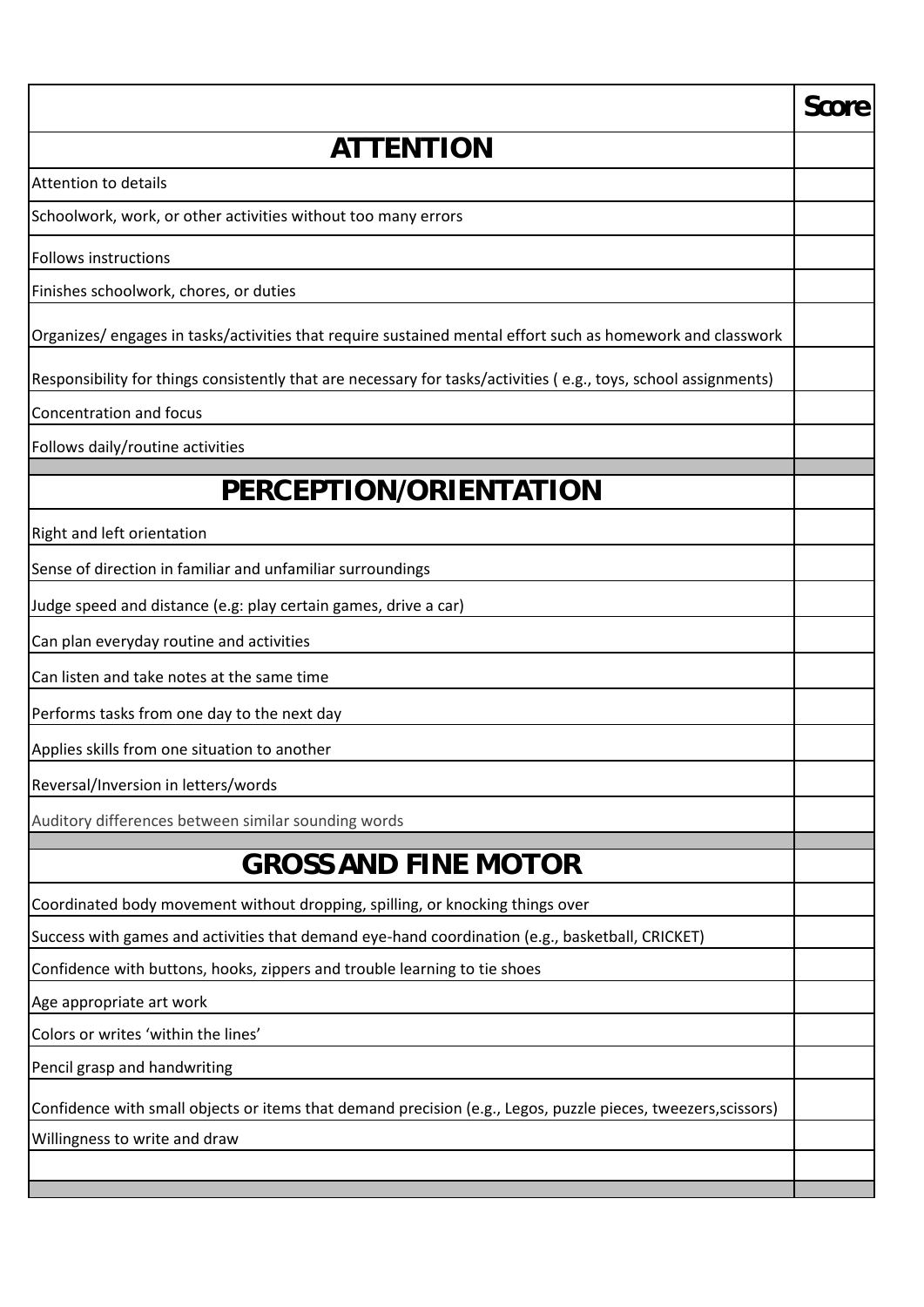| ANGUAGE                                                                                                                                                                                 |  |
|-----------------------------------------------------------------------------------------------------------------------------------------------------------------------------------------|--|
| Response to his/her name without looking for source of sound                                                                                                                            |  |
| Association of words with objects/pictures                                                                                                                                              |  |
| Comprehends simple commands and responds to single/multiple requests                                                                                                                    |  |
| Understanding of instructions or directions                                                                                                                                             |  |
| Comprehension of oral/written text                                                                                                                                                      |  |
| Age appropriate speech                                                                                                                                                                  |  |
| Articulation                                                                                                                                                                            |  |
| Can say familiar words confidently                                                                                                                                                      |  |
| Can make simple sentences by stringinging 2-3 words                                                                                                                                     |  |
| Can express emotion/ideas/needs verbally                                                                                                                                                |  |
| Classification of words into grammatical classes/gropus                                                                                                                                 |  |
| Focus on the ongoing topic                                                                                                                                                              |  |
| Capable of repeating verbal sentences                                                                                                                                                   |  |
| Does not use vague, imprecise language and has an adequate vocabulary                                                                                                                   |  |
| Does not demonstrates slow and halting speech, using lots of fillers (e.g., uh, um, and, you know, so)                                                                                  |  |
| Basic grammar                                                                                                                                                                           |  |
| Pronunciation                                                                                                                                                                           |  |
| Identification of similar sounding words                                                                                                                                                |  |
| Can recite rhymes                                                                                                                                                                       |  |
| Interest in books                                                                                                                                                                       |  |
| Can communicate without using hand gestures and body language                                                                                                                           |  |
| Is comfortable talking to strangers, authority figures, or groups<br>Ability to incorporate newly acquired words into spoken vocabulary according to experiences/situational<br>demands |  |
| Unable to develop and refine written expressions                                                                                                                                        |  |
| Spelling                                                                                                                                                                                |  |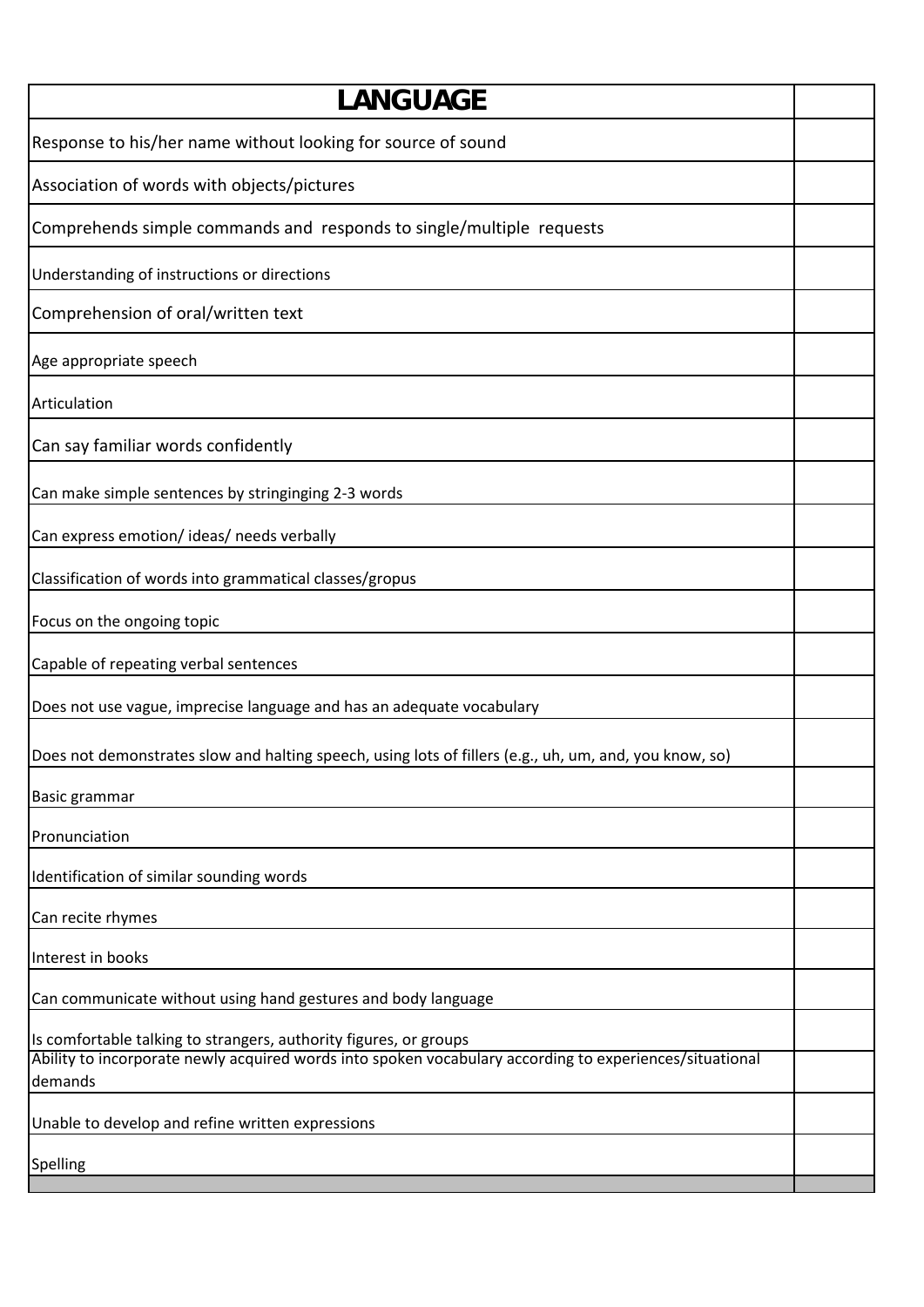| RFADING                                                                                                                   |  |
|---------------------------------------------------------------------------------------------------------------------------|--|
| Can comprehend similar-looking letters and numbers                                                                        |  |
| Recognition and remembering sight words                                                                                   |  |
| Does not lose place while reading                                                                                         |  |
| Can comprehend similar-looking words (e.g., beard/bread)                                                                  |  |
| Does not reverses letters in words (e.g., saw/was)                                                                        |  |
| Memory for printed words                                                                                                  |  |
| Comprehension of ideas and themes                                                                                         |  |
| Reads unfamiliar text without difficulty                                                                                  |  |
| <b>Recognition of letters</b>                                                                                             |  |
| Association of letters and sounds, understanding the difference between sounds in words or blending<br>sounds into words. |  |
| Learns unfamiliar words readily                                                                                           |  |
| Appropriate speed of reading                                                                                              |  |
| Follows left to right and top to bottom principles                                                                        |  |
| Does not substitute /omit/ distort or add words while reading                                                             |  |
| Retention of new vocabulary                                                                                               |  |
| Reads readily                                                                                                             |  |
| WRITING                                                                                                                   |  |
|                                                                                                                           |  |
| Age appropriate copying and writing skills                                                                                |  |
| Writes and copies readily                                                                                                 |  |
| Writing without errors and cross outs and erasures                                                                        |  |
| Remembers shapes of letters and numerals                                                                                  |  |
| Does not reverse letters, numbers and symbols                                                                             |  |
| Uses uneven spacing between letters and words, and has trouble staying 'on the line'                                      |  |
| Copies accurately (similar-looking letters and numbers)                                                                   |  |
| Consistent spelling (e.g., if same word appears differently other places in the same document)                            |  |
| Dictation with punctuation                                                                                                |  |
| Age appropriate written assignments with adequate vocabulary                                                              |  |
| Comfortable with essay-type questions                                                                                     |  |
| Organized and logical presentation of ideas                                                                               |  |